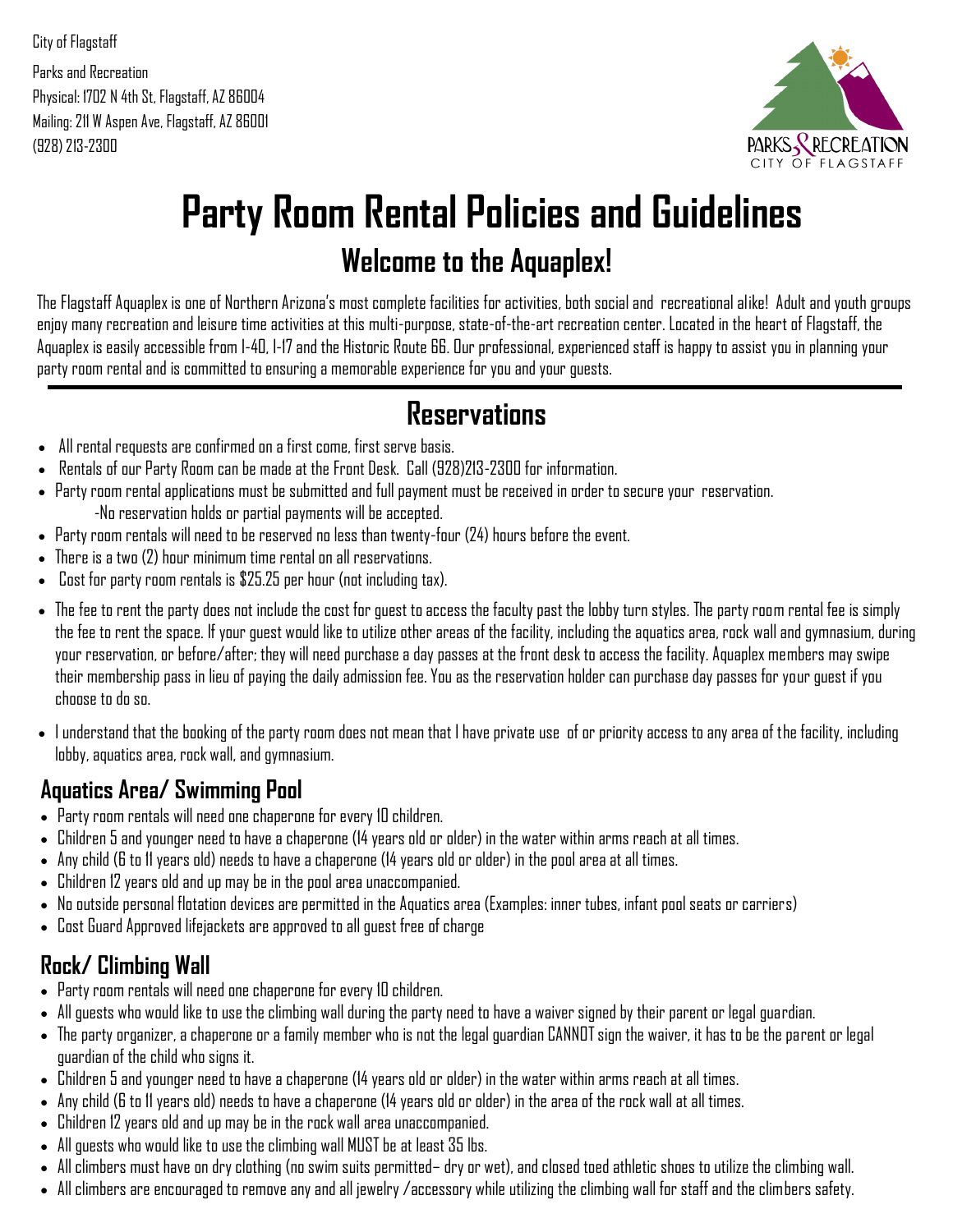## **Holiday Rentals**

City facilities **may not be available** for rent on the following holidays:

- Thanksgiving Day
- Christmas Eve
- Christmas Day
- New Years Eve
- New Years Day

Rentals on the following holidays may be charged a 25% holiday rental premium **in addition to the regular rental rate:**

- Martin Luther King, Jr. Day
- Presidents Day
- Memorial Day
- Independence Day
- Labor Day
- Veterans Day
- Friday After Thanksgiving

### **Hours of Use**

The Flagstaff Aquaplex's regular facility hours are:

| Monday—Saturday: | $6:00$ AM $-9:00$ PM |
|------------------|----------------------|
|                  |                      |

Sunday: 10:00 AM—6:00 PM

The Flagstaff Aquaplex's permits books party room rentals during the following times:

Monday—Saturday: Sunday: 12:30 PM—6:00 PM 12:30 PM—9:00 PM

\*PLEASE NOTE: Each area of the facility (i.e. rock climbing wall, pool area, gymnasium, etc.) has specific hours that can vary day-to-day. Be sure to ask the front desk for a copy of our different operating hours for each area.

Facility rentals are limited to no more than ten (10) consecutive hours. Rental hours of use **must include set-up, decorating, and clean up time.**  Events that exceed the scheduled rental time will be billed at twice the hourly rental rate for the additional time. If the facility is available, time extensions up to ten (10) consecutive hours **may** be granted by management, prior to the event, upon payment and subject to the hourly fee.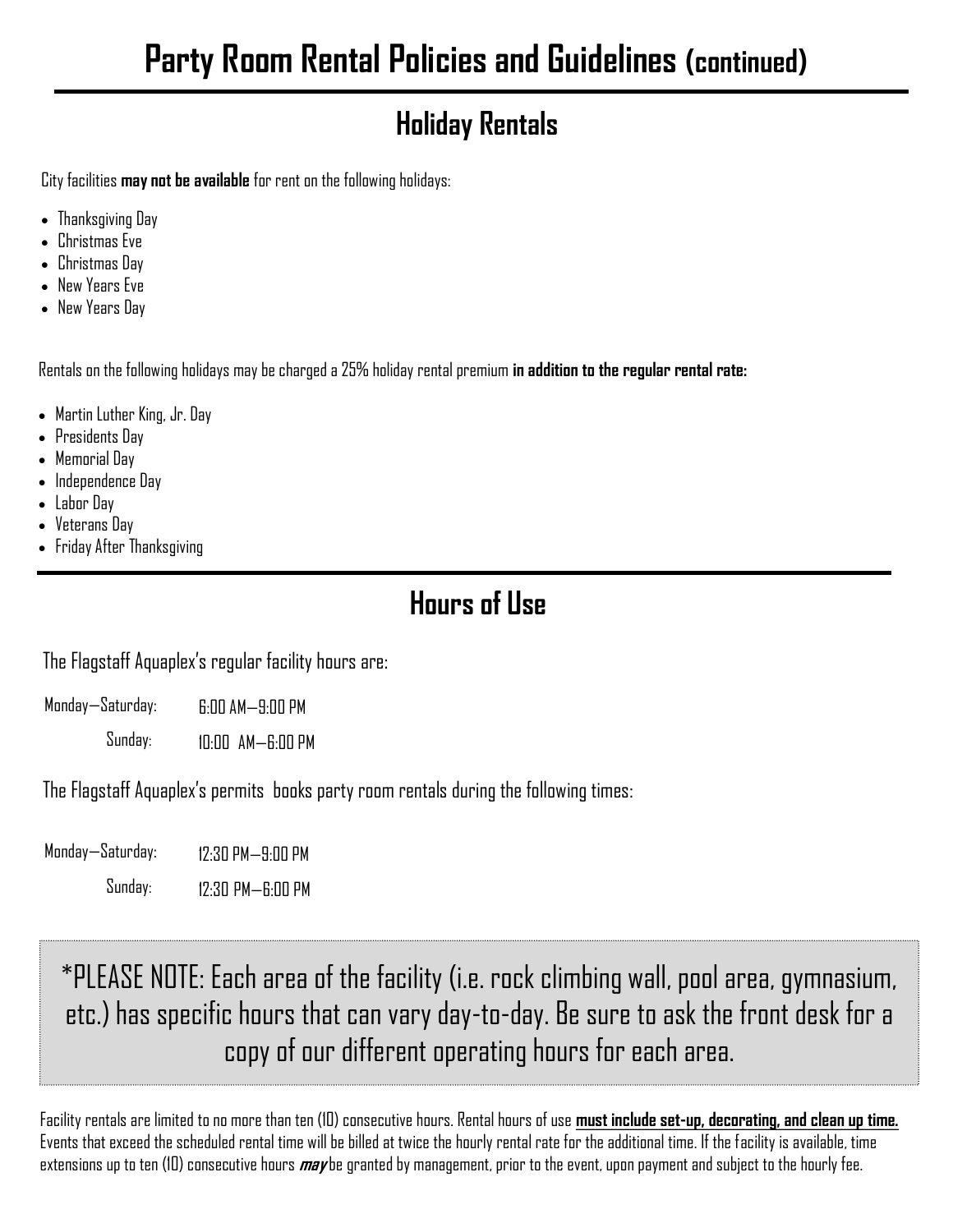## **Renters Responsibilities During Event**

- **Being familiar with and making sure your guests understand and adhere to all posted Aquaplex rules, policies and procedures.** 
	- Please have all guest for event enter the facility through the main Aquaplex door,.
- **Children must always be supervised by parents or chaperones.**
	- Aquaplex considers a person 14 years old and older, to be capable of being a chaperone.
	- Children 5 years old and under need to be within arms reach of a chaperone at all times.

#### • **Delivering & unloading event materials & supplies during approved delivery timeframe or contracted hours.**

-Event materials are NOT permitted to be stored in the community rooms or the kitchen space prior to start / evening before the event or after the event.

• **Decorating facility for event per regulations & on-site staff direction.** 

- See decorating guidelines on page 7.

• **Setting up all rental equipment brought in by renter or outside vendor.**

-Event rental equipment in by renter or outside vendor is NOT permitted to be stored in the community rooms or the kitchen space prior to start / evening before the event or after the event.

- If over night storage of equipment is required , the renter will need to include the over night time frame in their reservation , and will be charged the hourly rate for storage time.

#### • **Monitoring conduct & performance of contracted vendors or performers at event.**

- All contracted vendors or performers are expected to understand and adhere to all posted Aquaplex rules, polices and procedures.

- Aquaplex management and staff reserve the right to enact additional rules and regulation that may not be posted to ensure the safety of our guest and staff.

- Failure of contracted vendors or performs to adhere to all posted and informed (by Aquaplex staff) of Aquaplex rules, polices and procedure, will result in renter loss of security deposit.

#### • **Coordinating event activities & transitions**.

#### • **Monitoring guest activity and behavior.**

- All guests are expected to understand and adhere to all posted Aquaplex rules, polices and procedures.

- Aquaplex management and staff reserve the right to enact additional rules and regulation that may not be posted to ensure the safety of our guest and staff.

- Failure of contracted vendors or performs to adhere to all posted and informed (by Aquaplex staff) of Aquaplex rules, polices and procedure, will result in renter loss of security deposit.

#### • **Communicating with on-site staff at the Aquaplex front desk**

-Informing staff of any food or drink spills on the floor for immediate clean-up.

- If extra Aquaplex front desk staff are available they will clean up the spill. However, extra staff is not always available or may be needed at the front desk to address high traffic time needs. In this instance staff will provide renter with necessary cleaning supplies for the renter to clean up needed spill.

- **Helping with equipment transitions.**
- **Checking on the condition of the restrooms and lobby.**
- **Before the start of reservation, renter needs to " check in" with the on duty staff at the front desk.**

-Staff will review the reservations "check in" sheet and make sure that the party room is clean, ready to receive guest, and has standard tables and chairs available.

- Renters failure to check in at the front desk with the on duty staff will result in the renter losing their security deposit.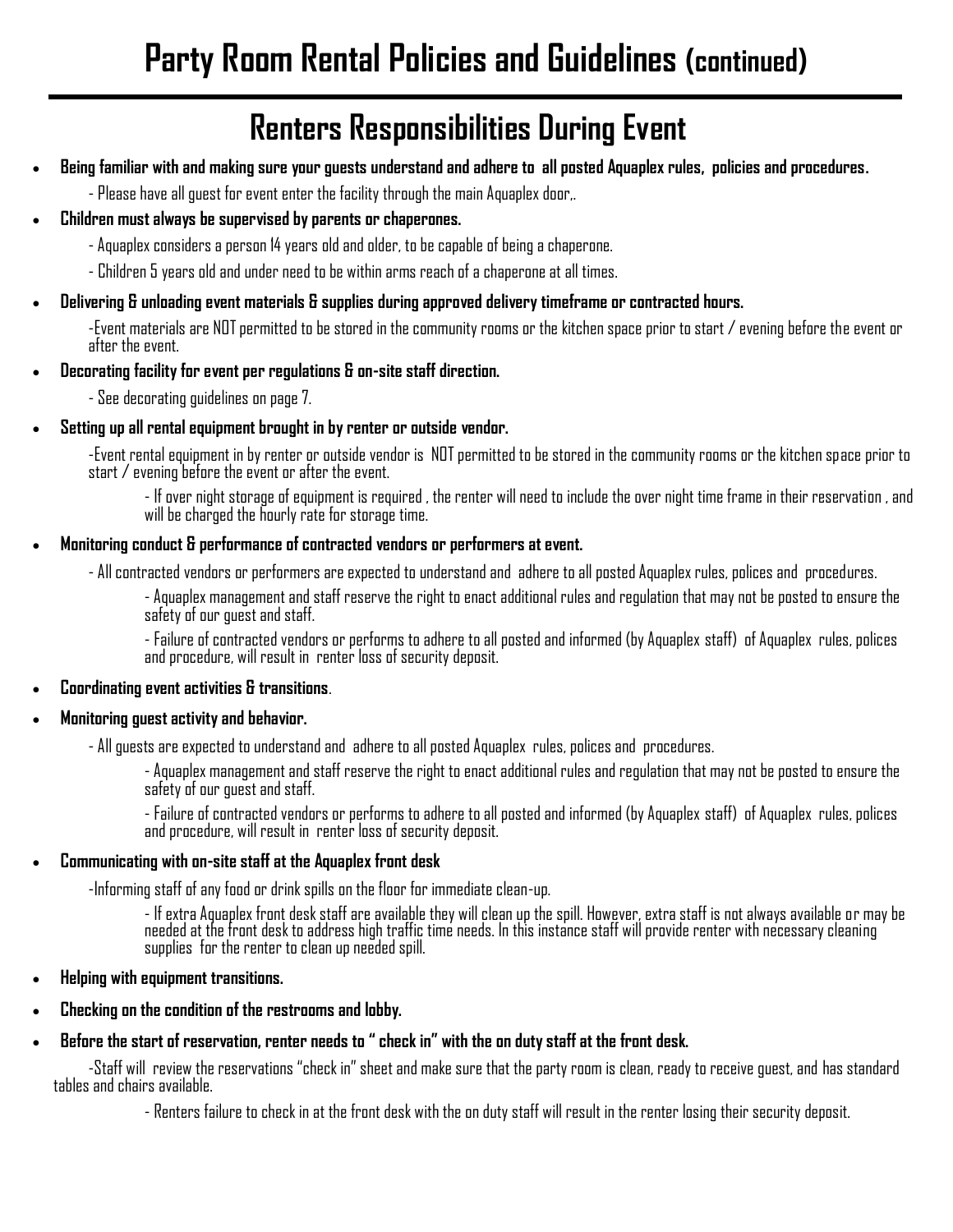### **Renters Responsibilities During Event (Continued)**

#### • **Before the end of the reservation, renter need to complete the following cleaning tasks**

Cleaning supplies are available for your convenience. Please see the front desk..

- Removal of all decorations
- Removal of all method of hanging decorating from walls, tables & chairs
- -Sweep & Mop all floor
- Wiping down of all used tables and chairs
- Taking out of all trash and recycling reciprocals.
	- Trash and recycling need to be taken out to the facilities trash and recycling dumpsters
	- See on duty front desk staff for directions to dumpsters.
- Replacement of trash bags in trash and recycling reciprocals
- Cleaning out and wiping down of all counters.
- Cleaning out and wiping down of sink.
- Cleaning out and wiping down the fridge.
	- No food /supplies are to be left .
- Cleaning out and wiping down of microwave in kitchen (if part of rental)
- Renters failure to complete required cleaning tasks will result in the renter losing their security deposit.

#### • **Renter at end of reservation , need to "check out" with the on duty staff at the front desk.**

The staff will review the reservations "cleaning checklist" and make sure that all of the required cleaning tasks are completed

- Renters failure to check out with the on duty staff at the front desk will result in the renter losing their security deposit.

## **Amplified Sound**

Bands, DJ's, music or speaking that requires the use of speakers or amplifiers is considered amplified sound.

There are restrictions and sound ordinances relating to amplified sound. Your event may be subject to sound metering to ensure sound level compliance. **Music volume must be lowered to follow City Noise Ordinances**. Please be considerate of others within the facility. Flagstaff Police Department may be summoned in the case of excessive noise.

Renters may bring in a personal Bluetooth speaker, boom box or stereo for the playing of music during reservation. The Flagstaff Aquaplex does NOT provide speakers or stereo systems for party room rentals.

## **Decorations and Favors**

Decorations are the responsibility of the applicant and plans to decorate the facility must be requested on the application for approval.

Only masking tape and scotch tape (provided by you) are acceptable.

#### **No staples, nails or tacks are allowed on any wall or equipment. The use of gorilla or Duck-tape is NOT permitted on any wall or equipment.**

All decorations must be fireproof or made of fire-retardant materials. Nothing shall be attached to light fixtures. No decorations will be permitted within 18 inches of ceiling sprinklers. Piñatas, decoration sprinkles, glitter, confetti, rice, and birdseed are not allowed inside or outside of the facility.

Sunflower seeds, gum, and candy create cleanup problems. It is your responsibility to clean up these items from carpets and floors.

Custodial fees (\$50.00) may be added to your reservation cost.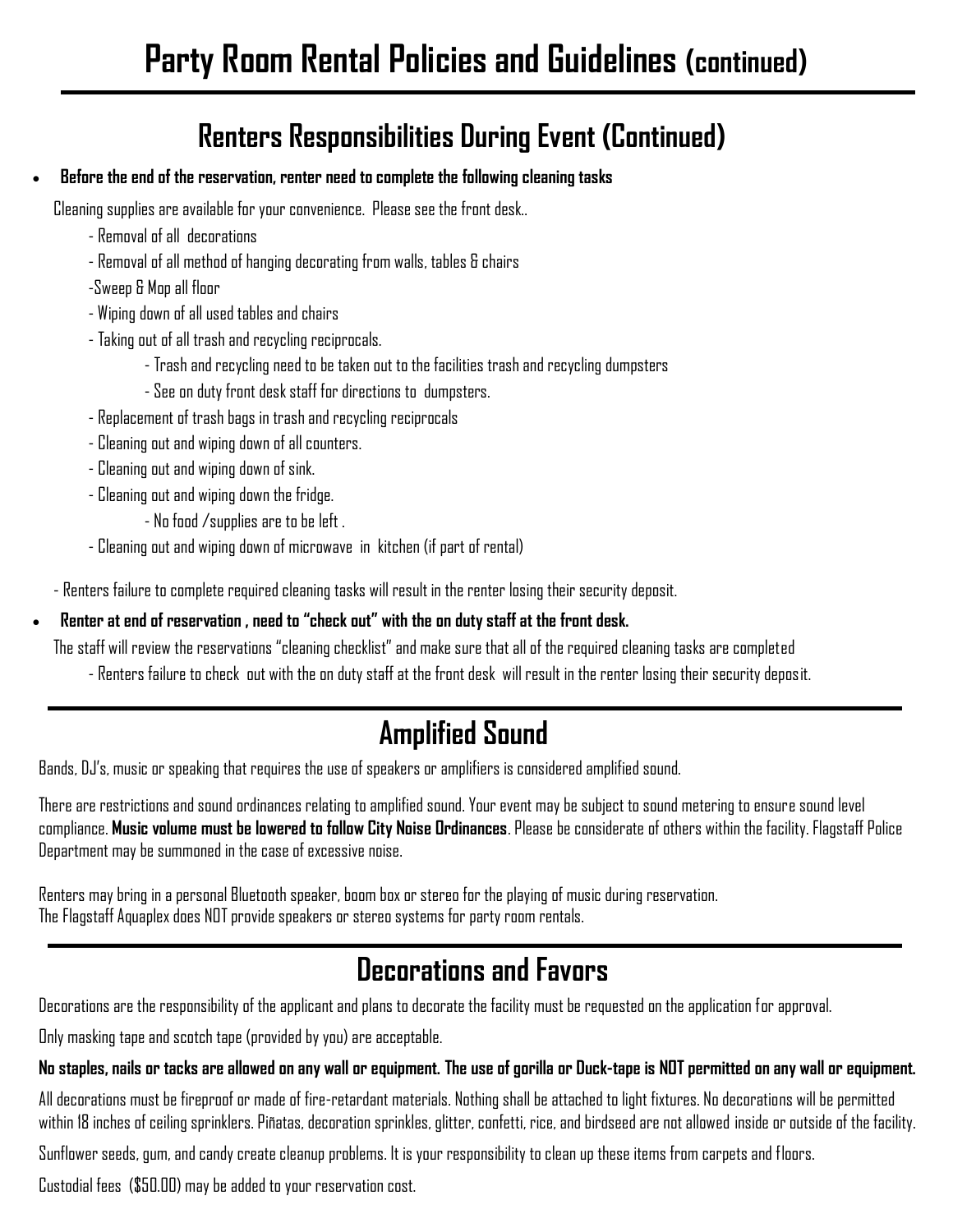### **Alcohol Policy**

#### **The Flagstaff Aquaplex currently does not allow any alcohol on it premises**.

This policy is subject to review and could possibly be modified in the future to allow alcohol for private rentals with certain restrictions and limitations. Please talk to the Guest Service Coordinator for specific information.

### **Reservation Cancellations**

**All cancellations must be in writing and received before the cancellation deadline specific to that type of rental** (see below).

**Reservation that cancel there reservations outside of the within 24 hours their scheduled reservation are not eligible for a refund of any kind.** 

The Security/Cleaning deposit will be forfeited, but all other fees refunded by City Check, by mail, and may take up to four (4) to six (6) weeks to receive. The check will be mailed out to the mailing address listed on rental application . The City of Flagstaff does not currently the capacity to refund deposit directly a renters credit or debit card.

### **Security Deposits**

- A security deposit is **an additional fee** required for all facility rentals. It is **NOT** a holding deposit and will be included in the total rental fees due. The security deposit is currently set at **25%** of the total rental fee amount.
- The deposit will be returned by City check to the renter's specified **mailing address** within **four (4) to six (6) weeks**.
- The Aquaplex will be forced to keep the deposit if the provided Cleaning Checklist is not complete prior to the end of the specified rental time, any damages to equipment or facilities that has occurred to the facility during the reservation, or the rental end time is exceeded by the original contracted agreement.
- Additionally, if the room is not properly cleaned, the Aquaplex reserves the right to charge the renter **\$50.00 per hour** for labor. Any damage repairs will be charged at actual cost.
- In the event that the Aquaplex' s staff deems it necessary to request public safety intervention (i.e. Police, Fire, or Public Works staff) due to an event/rental is not under control, the applicant will forfeit their deposit.
- **The Aquaplex also retains the right to forfeit a refund without notifying the renter.**
- The status of a refund can be verified by the Guest Services Coordinator.